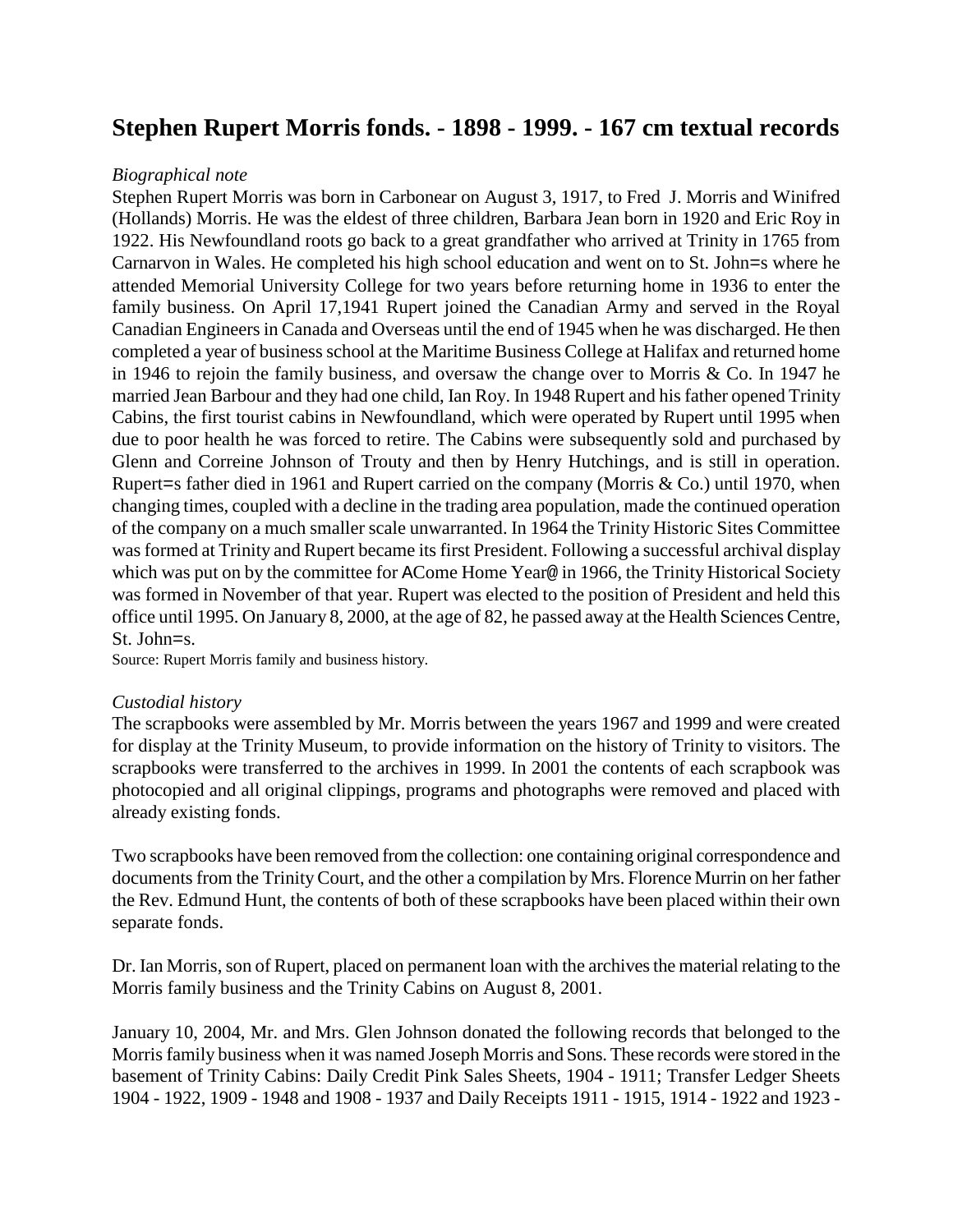1929. *Scope and content*

The Stephen Rupert Morris fonds consists of ledgers, 1898 - 1904; daily credit pink sales sheets, 1904 - 1911; transfer ledger sheets, 1904 - 1948; journals, 1904 - 1923; cash books, 1906 - 1923; and daily receipts, 1911 - 1929 for the Morris family companies of Joseph Morris; Joseph Morris and Sons; Fred J. Morris; and Morris and Company; cash books 1948 - 1970, expenditure book, 1948 - 1970 and a journal, 1948 - 1970 for the Trinity Cabins; a photocopy of the Morris Family and Morris Business History; a collection of Christmas cards and 15 scrapbooks which contain photocopies of clippings, extracts, photographs, programs and other information relating to Trinity and the Trinity area.

# **Series 1: Joseph Morris. - 1898 - 1923. - 8 cm**

The Morris family business began with James Morris in 1840 at the age of 20, which was also the year that his eldest son, Joseph was born. The business in 1860 became James Morris and Sons. In 1873 the business moved from Cockles Cove (a back cove of Trinity) to Trinity. In 1889 the business was owned solely by James Morris and his eldest son Joseph as the other two brothers, Henry Charles and Jacob had sold out their shares, the business became known as J & J Morris. When James Morris died he left the business to Joseph who changed the name of the business to Joseph Morris.

The series contains the ledgers of the business Joseph Morris and a journal.

1.01 Ledger, 1898 - 1903

The ledgers contain individual accounts of persons doing business with the firm. The accounts record debit and credit to each account and provide insight into the value of goods.

| 1.01.001 | Ledger, 1898 - 1899 |
|----------|---------------------|
| 1.01.002 | Ledger, 1900 - 1902 |
| 1.01.003 | Ledger, 1902 - 1903 |

1.02 Journal, 1906 - 1923

Records the daily accounts of the firm which are posted from the day books. Journals are cross-referenced to ledgers.

Location: Shelf

#### **Series 2: Joseph Morris and Sons. - 1903 - 1948. - 90 cm**

In 1903 the trade name was changed to Joseph Morris and Sons, when Joseph=s eldest son, Orlando began to work as a book keeper. Stephen and Fred, his other sons, joined the family business later.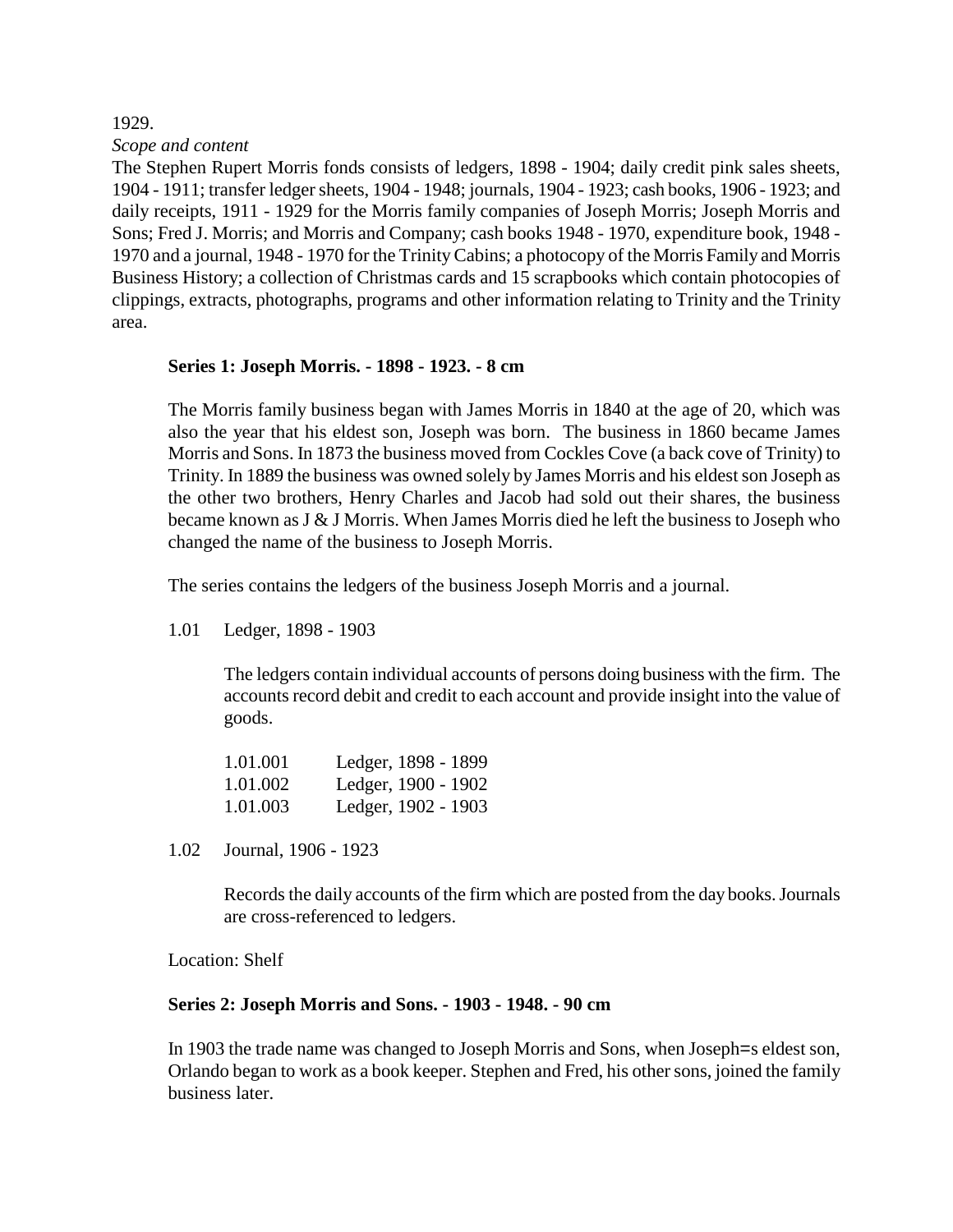This series contains a ledger belonging to the business, three volumes of cash books, an account book, daily receipts, credit pink sales sheets and transfer ledger sheets.

2.01 Ledger, 1903 - 1904

2.02 Cash Books, 1906 - 1923

| 2.02.001 | Cash book, 1906 - 1908 |
|----------|------------------------|
| 2.02.002 | Cash book, 1910 - 1912 |
| 2.02.003 | Cash book, 1916 - 1923 |

2.03 Account book, 1917 - 1939

Location: Shelf

2.04 Daily Receipts, 1911 - 1929

These are carbon copies of receipts from 1911-1929 that would be written for customers and contains a list of what was purchased and the amount of each item. This information is then transferred to the Daily Credit Pink Sales Sheets and then the Ledger Sheets.

Location: Stephen Rupert Morris Box 2

2.05 Daily Credit Pink Sales Sheets, 1904 - 1911

Records the daily purchases made at the store during this time. This information would then be transferred to the Ledger Sheets, the page of the ledger is written in the left side margin for each person.

| 2.05.001 | 1904 |
|----------|------|
| 2.05.002 | 1905 |
| 2.05.003 | 1906 |
| 2.05.004 | 1907 |
| 2.05.005 | 1908 |
| 2.05.006 | 1909 |
| 2.05.007 | 1910 |
| 2.05.008 | 1911 |

Location: Stephen Rupert Morris Box 1.

2.06 Transfer Ledger Sheets, 1904 - 1948

Records the name and account activity for people who made purchases at the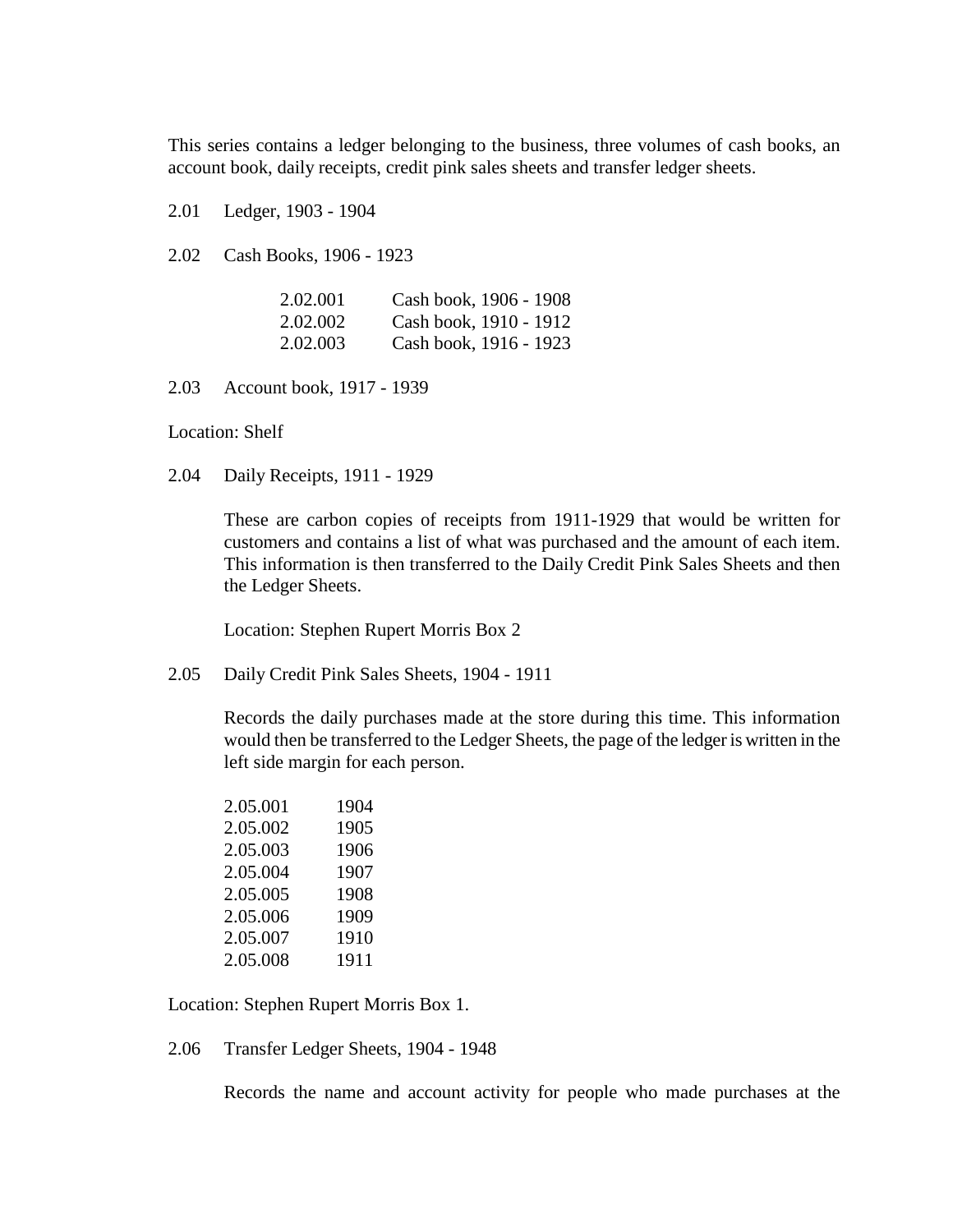business. Includes the person=s name, amount paid on the account and what was purchased. These sheets were taken out of the books when the person died or moved away.

| 2.06.001 | Transfer Ledger Sheets, 1904 - 1922 |
|----------|-------------------------------------|
| 2.06.002 | Transfer Ledger Sheets, 1908 - 1937 |
| 2.06.003 | Transfer Ledger Sheets, 1909 - 1948 |

Location: Stephen Rupert Morris Box 3.

# **Series 3: Fred J. Morris/Morris and Company Limited. -1898,1916, 1944 - 1951. - 2 cm**

Stephen left the business in 1912 and immigrated to Western Canada and worked as a salesman out of Calgary, Alberta. In 1914 he joined the Canadian Army and was killed in action in Ypres, Belgium in July 1916. In September of that same year Orlando left Trinity on a Schooner loaded with fish for St. John=s, and it was lost en-route with all hands. In 1923, Joseph Morris died at the age of 83 and left the business to his only living son Fred, who then changed the business name to his own until 1947 when the company changed to Morris and Company Limited.

The series contains a photocopy of a Journal that was kept by the business. The original is with Mrs. Jean Morris. The series also contains a Certificate of Higher Education and a Burial Report for Stephen C. Morris.

Journal, 1944 - 1951

Location: Stephen Rupert Morris Box 1.

# **Series 4: Trinity Cabins. - 1948 - 1970. - 10 cm**

Stephen Rupert Morris the eldest child of Fred and Winifred, after being discharged from the Canadian Army, completed a year of business school in Halifax and returned home in 1946 to re-enter the family business with his father. In 1947 when visitors started to make their way to the Bonavista Peninsula they soon discovered that there were no accommodations and food services were scarce. During the Fall several residents of Trinity gathered together to discuss the problem and the idea of a hotel came up, but at that time the residents did not have the finances or the initiative to get involved in such a project. However, Fred J. Morris and his son Rupert decided to go ahead on their own, but on a smaller scale. This would be the beginning of Trinity Cabins. Construction began in April of 1948 and was officially opened on July 1 with six cabins. The business expanded throughout the years and was operated by Rupert until 1995 when he retired.

The series contains a journal, cash books and an income and expenditure book.